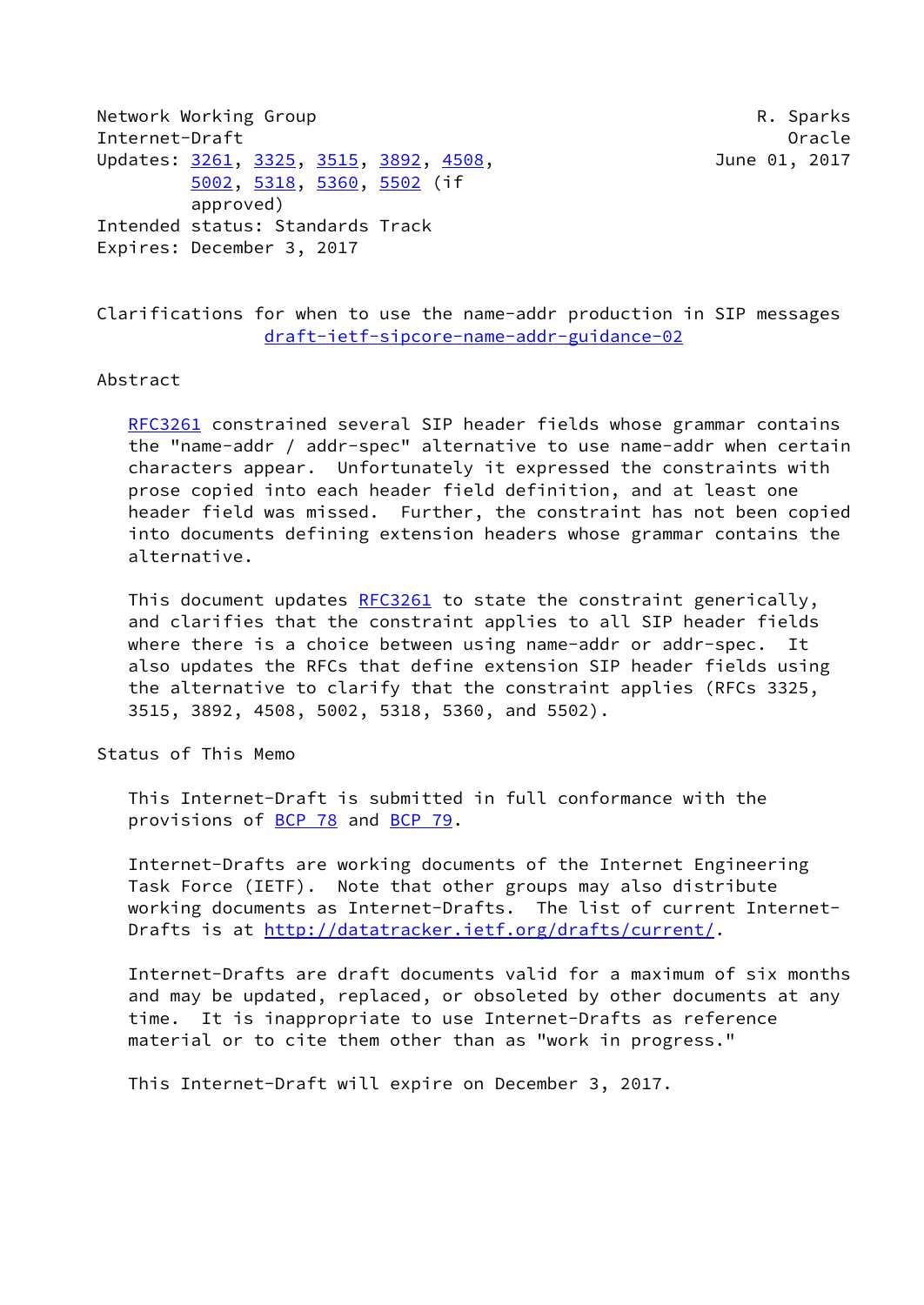<span id="page-1-1"></span>

| Internet-Draft | Name-addr Clarifications | June 2017 |
|----------------|--------------------------|-----------|
|                |                          |           |

## Copyright Notice

 Copyright (c) 2017 IETF Trust and the persons identified as the document authors. All rights reserved.

This document is subject to **[BCP 78](https://datatracker.ietf.org/doc/pdf/bcp78)** and the IETF Trust's Legal Provisions Relating to IETF Documents [\(http://trustee.ietf.org/license-info](http://trustee.ietf.org/license-info)) in effect on the date of publication of this document. Please review these documents carefully, as they describe your rights and restrictions with respect to this document. Code Components extracted from this document must include Simplified BSD License text as described in Section 4.e of the Trust Legal Provisions and are provided without warranty as described in the Simplified BSD License.

# Table of Contents

|  | 4. Updates to RFCs defining SIP Extension header fields 4 |  |
|--|-----------------------------------------------------------|--|
|  |                                                           |  |
|  |                                                           |  |
|  |                                                           |  |
|  | 8. Instructions to the RFC Editor 5                       |  |
|  |                                                           |  |
|  |                                                           |  |

## <span id="page-1-0"></span>[1](#page-1-0). Introduction

 [RFC3261] defines several header fields that contain URIs to allow both a form that contains the bare URI (addr-spec) and one that provides a name and the URI (name-addr). This subset, taken from the ABNF [\[RFC5234](https://datatracker.ietf.org/doc/pdf/rfc5234)] specified in [\[RFC3261](https://datatracker.ietf.org/doc/pdf/rfc3261)] shows the relevant part of the definition of the syntax of the "From" header field:

| From      | $=$ ("From" / "f") HCOLON from-spec        |
|-----------|--------------------------------------------|
|           | $from-spec = (name-addr / addr-spec)$      |
|           | $\star$ (SEMI from-param )                 |
| name-addr | = [ display-name ] LAQUOT addr-spec RAQUOT |
| addr-spec | = SIP-URI / SIPS-URI / absoluteURI         |

The prose in section [20.20 of \[RFC3261\],](https://datatracker.ietf.org/doc/pdf/rfc3261#section-20.20) which discusses the "From"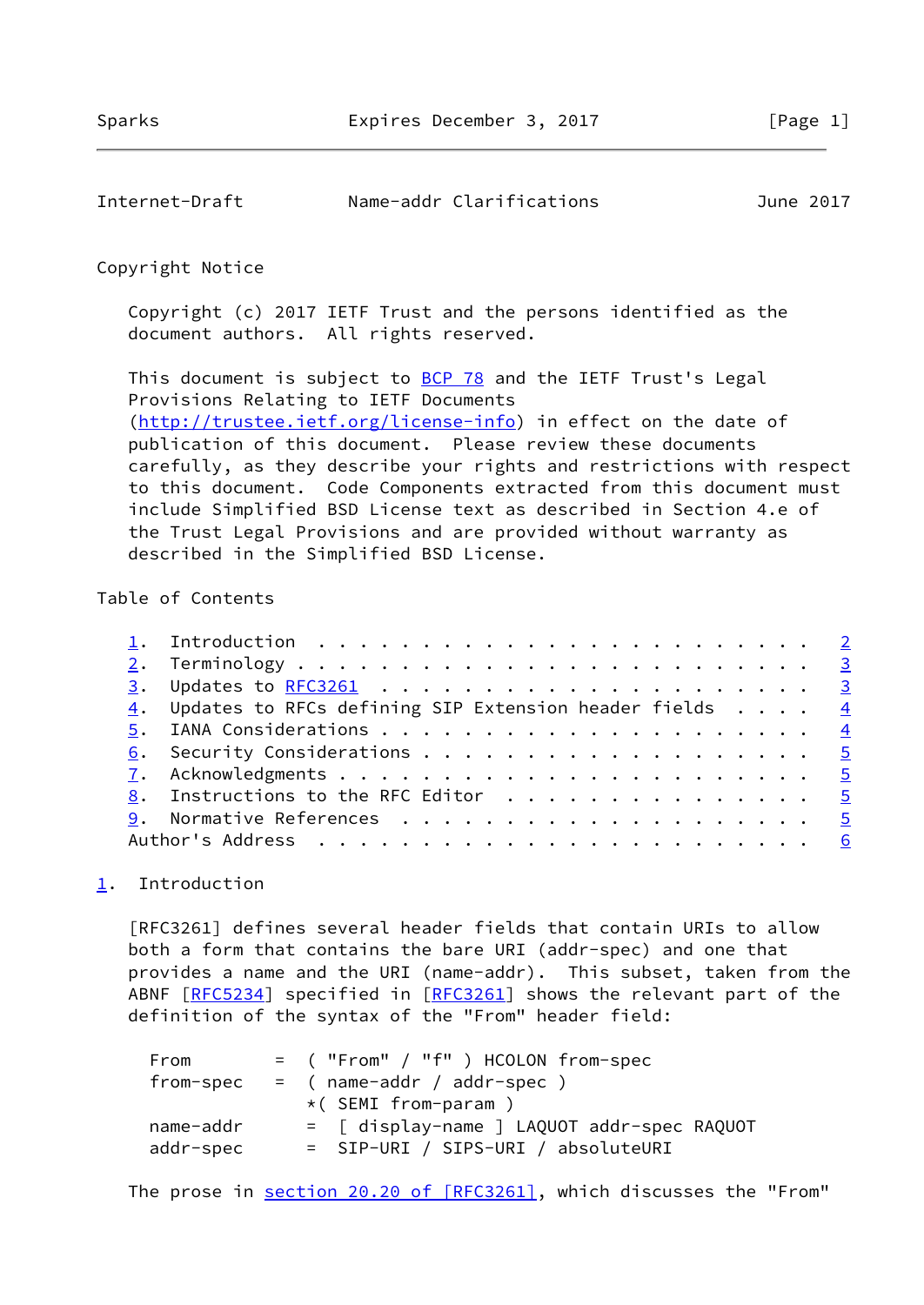header field, constrains how the production may be used by saying:

 Even if the "display-name" is empty, the "name-addr" form MUST be used if the "addr-spec" contains a comma, question mark, or semicolon.

| Sparks | Expires December 3, 2017 | [Page 2] |
|--------|--------------------------|----------|
|        |                          |          |

<span id="page-2-1"></span>Internet-Draft Name-addr Clarifications June 2017

Section 20.39, which discusses the "To" header field contains no such constraining text.

 This constraint is specified slightly differently, but with the same intent, in the introduction to section 20:

 The Contact, From, and To header fields contain a URI. If the URI contains a comma, question mark or semicolon, the URI MUST be enclosed in angle brackets (< and >).

 Unfortunately, this can be read to only apply to the Contact, From, and To header fields, making it necessary to provide the constraint explicitly in the prose discussing any other header field using the name-addr or addr-spec alternative.

 As extension header fields were standardized, the specifications sometimes failed to include the constraint. Many errata have been entered to correct this omission. When the constraint was called out, the form has not been consistent.

 This memo updates the specifications of SIP and its extensions to clarify that the constraint to use the name-addr form applies anywhere there is a choice between the name-addr and addr-spec production rules in the grammar for SIP header fields.

 It is important to note that a message formed without honoring the constraint will still be syntactically valid, but would very likely be interpreted differently. The characters after the comma, question mark, or semicolon will, in most cases, be interpreted as header field parameters or additional header field values as discussed in section [7.3.1 of \[RFC3261\]](https://datatracker.ietf.org/doc/pdf/rfc3261#section-7.3.1). (An exception is the degenerate case of a URL like sip:10.0.0.1,@10.0.0.0 where it is possible to parse the comma via the 'user' production).

<span id="page-2-0"></span>[2](#page-2-0). Terminology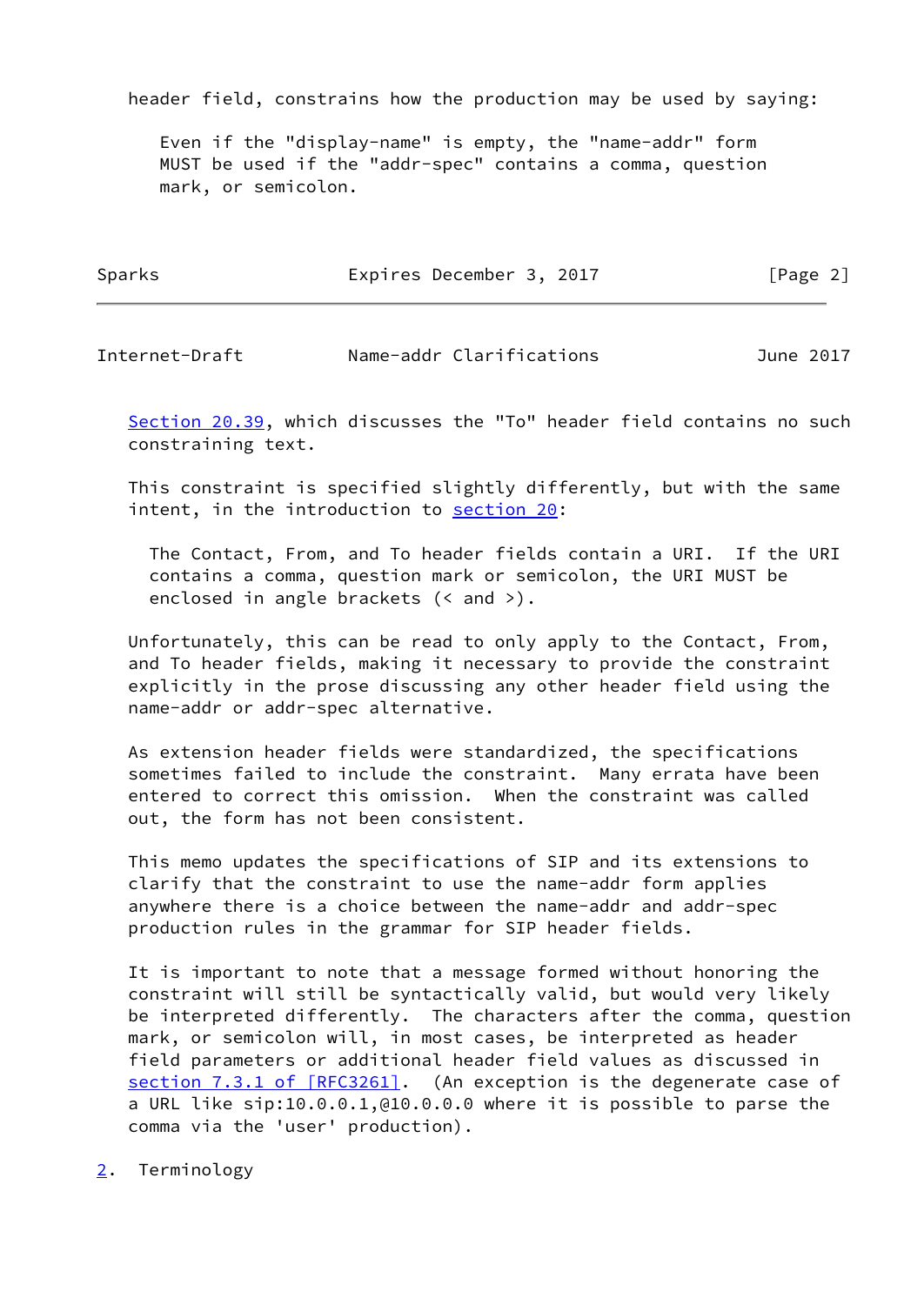The key words "MUST", "MUST NOT", "REQUIRED", "SHALL", "SHALL NOT", "SHOULD", "SHOULD NOT", "RECOMMENDED", "NOT RECOMMENDED", "MAY", and "OPTIONAL" in this document are to be interpreted as described in [BCP](https://datatracker.ietf.org/doc/pdf/bcp14) [14](https://datatracker.ietf.org/doc/pdf/bcp14) [[RFC2119\]](https://datatracker.ietf.org/doc/pdf/rfc2119) [\[RFC8174](https://datatracker.ietf.org/doc/pdf/rfc8174)] when, and only when, they appear in all capitals, as shown here.

#### <span id="page-3-0"></span>[3](#page-3-0). Updates to [RFC3261](https://datatracker.ietf.org/doc/pdf/rfc3261)

This text from the introduction to section [20 of \[RFC3261\]](https://datatracker.ietf.org/doc/pdf/rfc3261#section-20):

Sparks **Expires December 3, 2017** [Page 3]

<span id="page-3-2"></span>Internet-Draft Name-addr Clarifications June 2017

 The Contact, From, and To header fields contain a URI. If the URI contains a comma, question mark or semicolon, the URI MUST be enclosed in angle brackets (< and >). Any URI parameters are contained within these brackets. If the URI is not enclosed in angle brackets, any semicolon-delimited parameters are header-parameters, not URI parameters.

is replaced with:

 When constructing the value of any SIP header field whose grammar allows choosing between name-addr and addr-spec, such as those that use the form '(name-addr / addr-spec)', the "addr-spec" form MUST NOT be used if its value would contain a comma, semicolon, or question mark.

 When a URI appears in such a header field, any URI parameters MUST be contained within angle brackets (< and >). If the URI is not enclosed in angle brackets, any semicolon-delimited parameters are header-parameters, not URI parameters.

 The header fields defined in this specification that allow this choice are "To", "From", "Contact", and "Reply-To".

<span id="page-3-1"></span>[4](#page-3-1). Updates to RFCs defining SIP Extension header fields

The following standards track RFCs: [\[RFC3515](https://datatracker.ietf.org/doc/pdf/rfc3515)], [\[RFC3892](https://datatracker.ietf.org/doc/pdf/rfc3892)], [[RFC4508](https://datatracker.ietf.org/doc/pdf/rfc4508)], and [\[RFC5360](https://datatracker.ietf.org/doc/pdf/rfc5360)]

and the following informational RFCS: [[RFC3325](https://datatracker.ietf.org/doc/pdf/rfc3325)], [\[RFC5002](https://datatracker.ietf.org/doc/pdf/rfc5002)],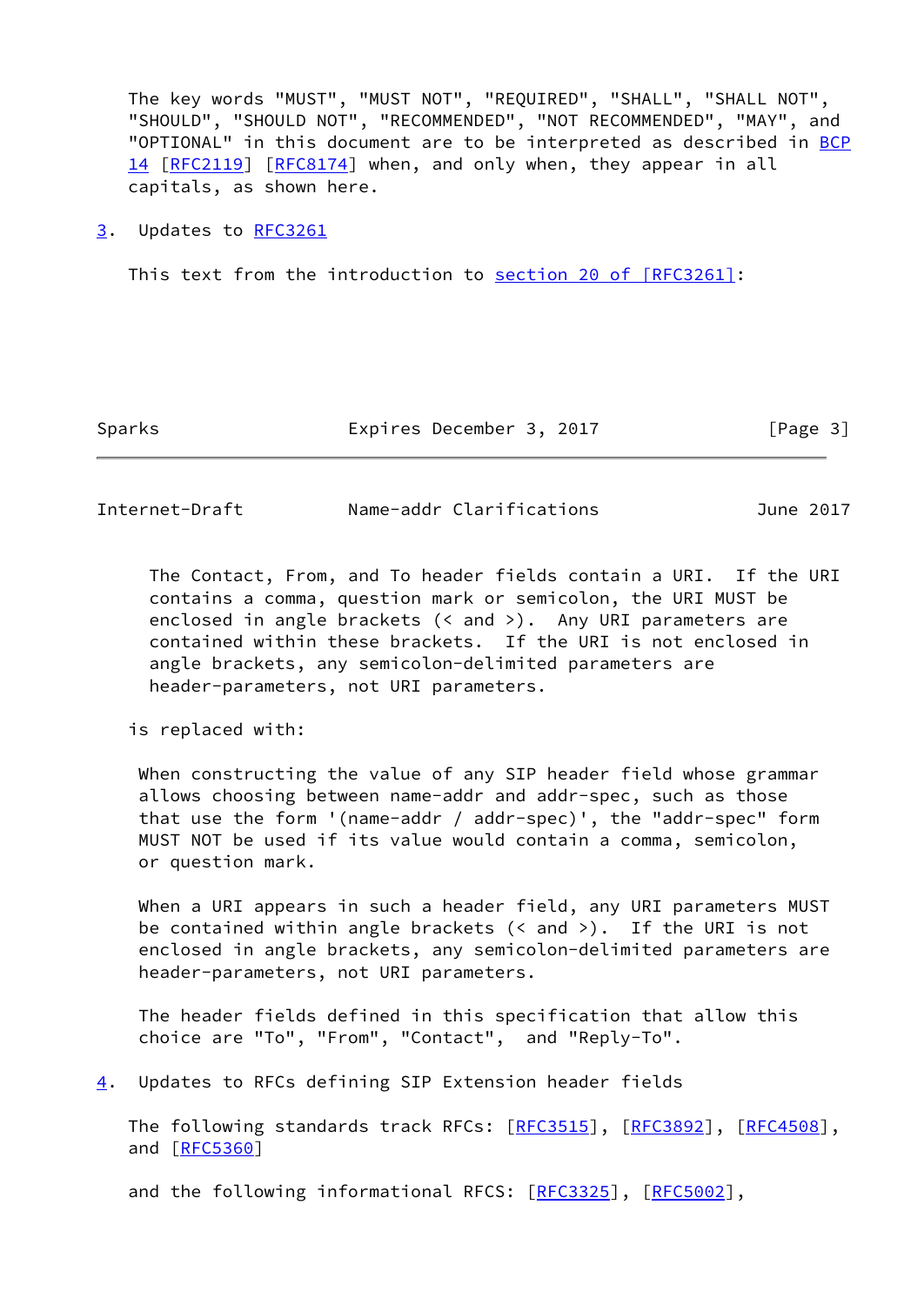[\[RFC5318](https://datatracker.ietf.org/doc/pdf/rfc5318)], and [\[RFC5502](https://datatracker.ietf.org/doc/pdf/rfc5502)]

are updated to include:

 This RFC contains the definition of one or more SIP header fields that allow choosing between addr-spec and name-addr when constructing header field values. As specified in RFCxxxx, the "addr-spec" form MUST NOT be used if its value would contain a comma, semicolon, or question mark.

The status of the Informational RFCs remains Informational.

<span id="page-4-0"></span>[5](#page-4-0). IANA Considerations

This memo has no considerations for IANA.

Sparks **Expires December 3, 2017** [Page 4]

<span id="page-4-2"></span>Internet-Draft Name-addr Clarifications June 2017

<span id="page-4-1"></span>[6](#page-4-1). Security Considerations

 The updates specified in this memo clarify a constraint on the grammar for producing SIP messages. It introduces no new security considerations. One pre-existing consideration is worth reiterating: messages produced without honoring the constraint will very likely be mis-interpreted by the receiving element.

<span id="page-4-3"></span>[7](#page-4-3). Acknowledgments

 Brett Tate identified this issue in several extension documents, submitted several corresponding errata, and drove the discussion that led to this memo. Substantive comments leading to this text were provided by Paul Kyzivat, Gonzalo Camarillo, Dale Worley, and Yehoshua Gev.

<span id="page-4-4"></span>[8](#page-4-4). Instructions to the RFC Editor

 Please remove this section in its entirety before publication as an RFC.

Please replace any instances of RFCxxxx with the RFC number assigned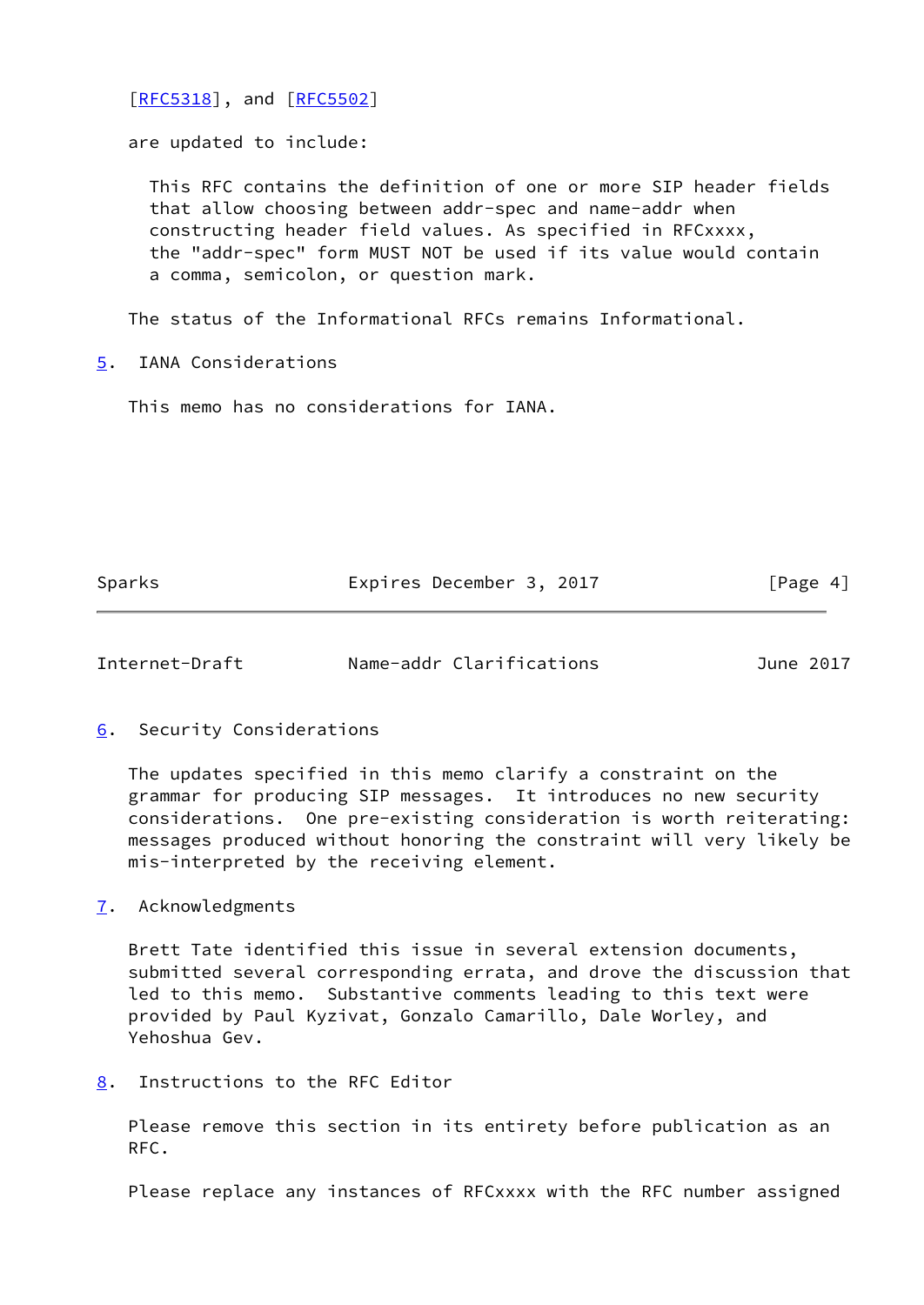to this memo.

 This memo, if it is approved, obviates Errata 3744, 3894, and 4648-4652 inclusive.

- <span id="page-5-0"></span>[9](#page-5-0). Normative References
	- [RFC3261] Rosenberg, J., Schulzrinne, H., Camarillo, G., Johnston, A., Peterson, J., Sparks, R., Handley, M., and E. Schooler, "SIP: Session Initiation Protocol", [RFC 3261](https://datatracker.ietf.org/doc/pdf/rfc3261), DOI 10.17487/RFC3261, June 2002, <<http://www.rfc-editor.org/info/rfc3261>>.
	- [RFC5234] Crocker, D., Ed. and P. Overell, "Augmented BNF for Syntax Specifications: ABNF", STD 68, [RFC 5234](https://datatracker.ietf.org/doc/pdf/rfc5234), DOI 10.17487/RFC5234, January 2008, <<http://www.rfc-editor.org/info/rfc5234>>.
	- [RFC2119] Bradner, S., "Key words for use in RFCs to Indicate Requirement Levels", [BCP 14](https://datatracker.ietf.org/doc/pdf/bcp14), [RFC 2119](https://datatracker.ietf.org/doc/pdf/rfc2119), DOI 10.17487/RFC2119, March 1997, <<http://www.rfc-editor.org/info/rfc2119>>.
	- [RFC8174] Leiba, B., "Ambiguity of Uppercase vs Lowercase in [RFC](https://datatracker.ietf.org/doc/pdf/rfc2119) [2119](https://datatracker.ietf.org/doc/pdf/rfc2119) Key Words", [BCP 14](https://datatracker.ietf.org/doc/pdf/bcp14), [RFC 8174,](https://datatracker.ietf.org/doc/pdf/rfc8174) DOI 10.17487/RFC8174, May 2017, [<http://www.rfc-editor.org/info/rfc8174](http://www.rfc-editor.org/info/rfc8174)>.

| Sparks | Expires December 3, 2017 | [Page 5] |
|--------|--------------------------|----------|
|        |                          |          |

<span id="page-5-1"></span>Internet-Draft Name-addr Clarifications June 2017

- [RFC3515] Sparks, R., "The Session Initiation Protocol (SIP) Refer Method", [RFC 3515,](https://datatracker.ietf.org/doc/pdf/rfc3515) DOI 10.17487/RFC3515, April 2003, <<http://www.rfc-editor.org/info/rfc3515>>.
- [RFC3892] Sparks, R., "The Session Initiation Protocol (SIP) Referred-By Mechanism", [RFC 3892,](https://datatracker.ietf.org/doc/pdf/rfc3892) DOI 10.17487/RFC3892, September 2004, <<http://www.rfc-editor.org/info/rfc3892>>.
- [RFC4508] Levin, O. and A. Johnston, "Conveying Feature Tags with the Session Initiation Protocol (SIP) REFER Method", [RFC 4508,](https://datatracker.ietf.org/doc/pdf/rfc4508) DOI 10.17487/RFC4508, May 2006, <<http://www.rfc-editor.org/info/rfc4508>>.
- [RFC5360] Rosenberg, J., Camarillo, G., Ed., and D. Willis, "A Framework for Consent-Based Communications in the Session